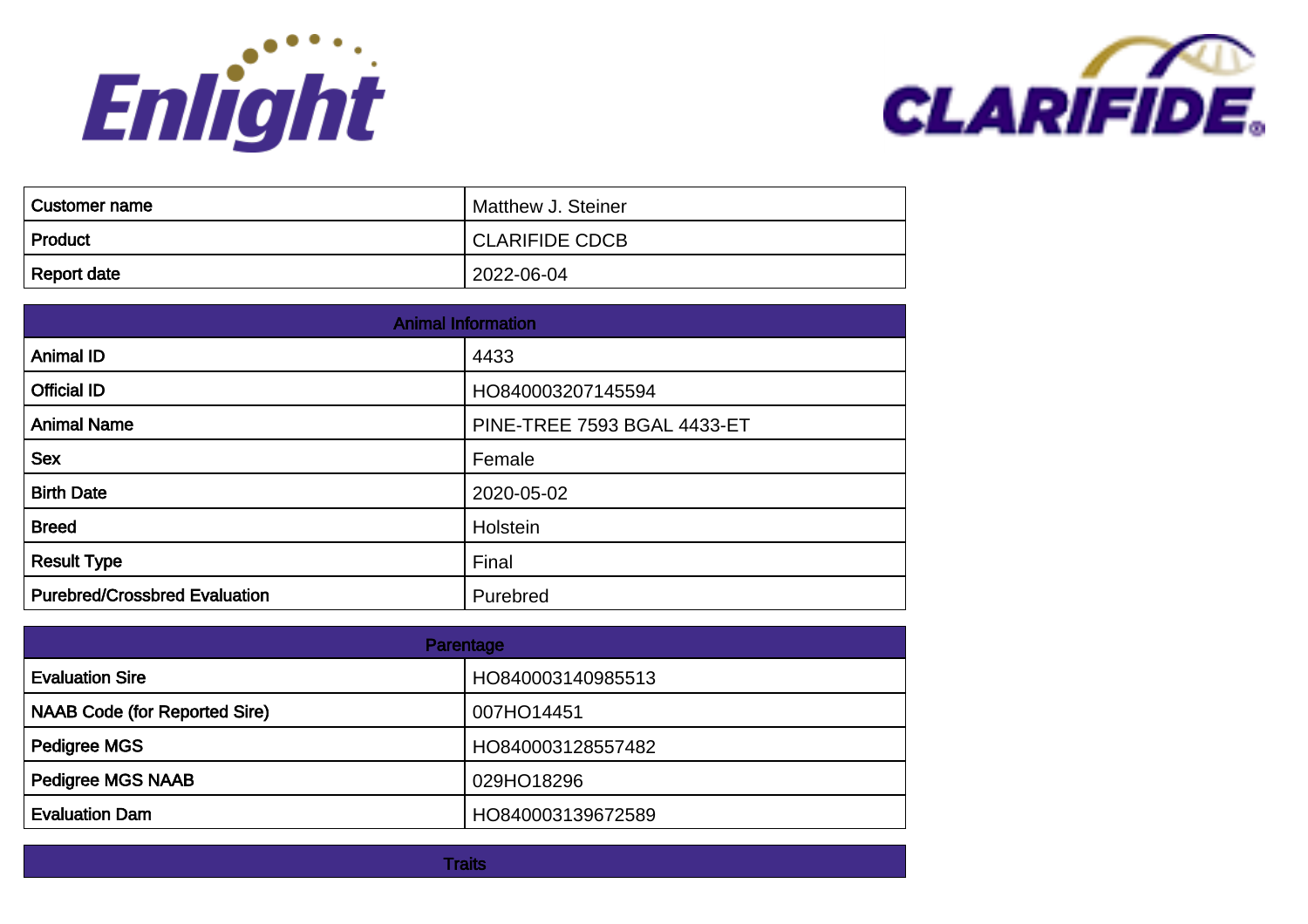| DWP\$       | 1,260   |
|-------------|---------|
| <b>TPI</b>  | 2,946   |
| NM\$        | 1,115   |
| CM\$        | 1,134   |
| FM\$        | 1,017   |
| GM\$        | 993     |
| <b>MILK</b> | 1,232   |
| <b>FAT</b>  | 120     |
| <b>PROT</b> | 55      |
| FAT%        | 0.25    |
| PROT%       | 0.06    |
| ${\sf FS}$  | 152     |
| <b>RFI</b>  | 33      |
| <b>FE</b>   | 299     |
| <b>SCS</b>  | 2.57    |
| <b>DPR</b>  | $-2.4$  |
| <b>HCR</b>  | 1.8     |
| <b>CCR</b>  | $-0.9$  |
| F1          | $-1.5$  |
| <b>PL</b>   | $6.6\,$ |
| <b>LIV</b>  | 3.1     |
| Z_MAST      | 105     |
| Z_METR      | 105     |
| Z_KETO      | 106     |
| Z_LAME      | 99      |
|             |         |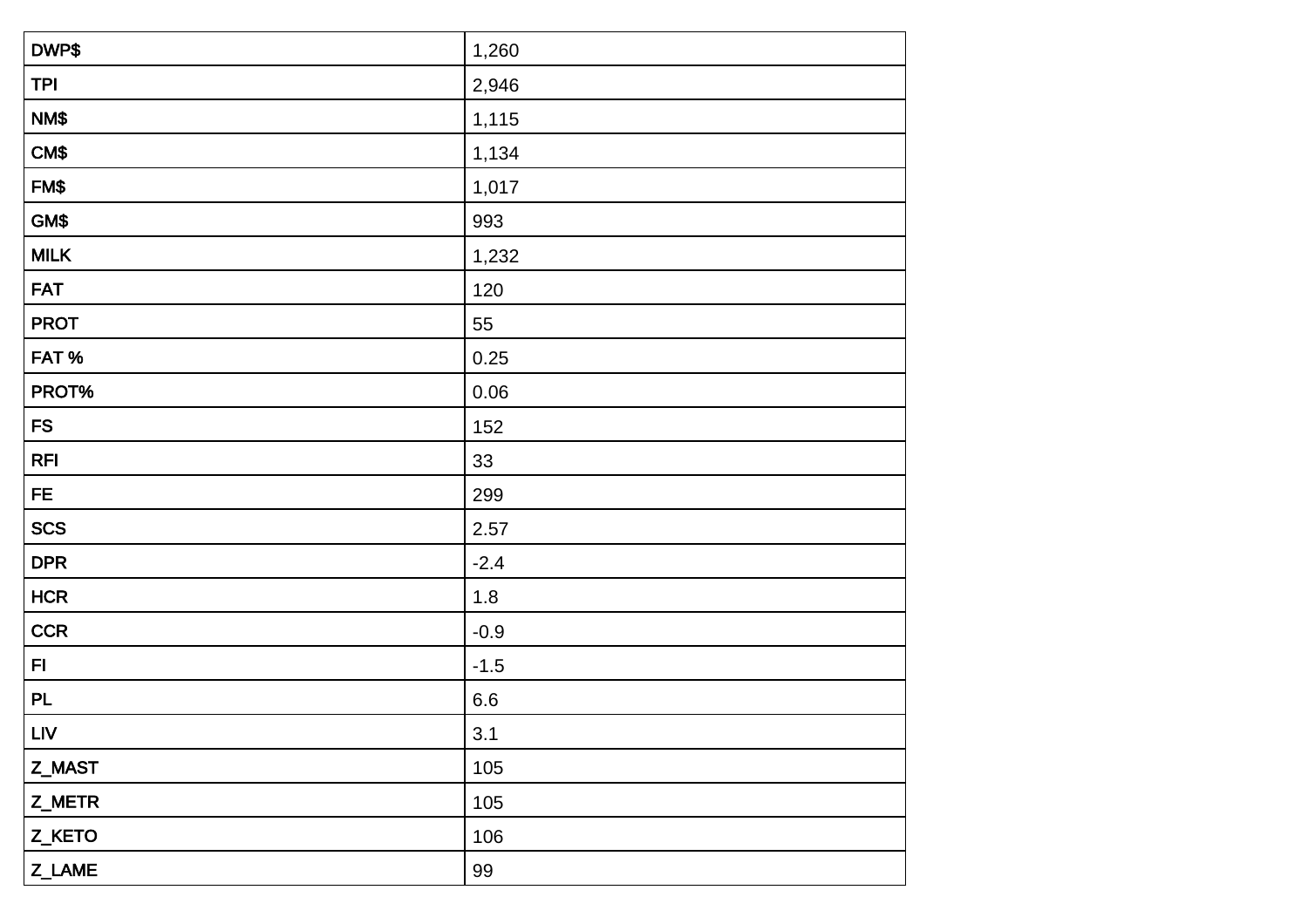| Z_RETP               | 101     |
|----------------------|---------|
| $Z$ <sub></sub> $DA$ | 103     |
| Z_MFV                | 99      |
| Z_ABRT               | 94      |
| Z_TWIN               | 102     |
| Z_RESP               | 101     |
| Z_CYST               | 101     |
| WT\$                 | 150     |
| Z_Calf_LIV           | 97      |
| Z_Calf_Scours        | 106     |
| Z_Calf_Resp          | 104     |
| CW\$                 | 20      |
| CDCB_MAST            | 3.8     |
| CDCB_MET             | 1.3     |
| CDCB_RP              | 0.3     |
| CDCB_KET             | 1.5     |
| CDCB_DA              | 0.6     |
| CDCB_HC              | $0.0\,$ |
| CDCB_HLV             | 1.5     |
| <b>SCE</b>           | 2.2     |
| DCE                  | 3.1     |
| <b>SSB</b>           | 6.3     |
| <b>DSB</b>           | 5.2     |
| CA\$                 | $7.2$   |
| GL                   | 0.3     |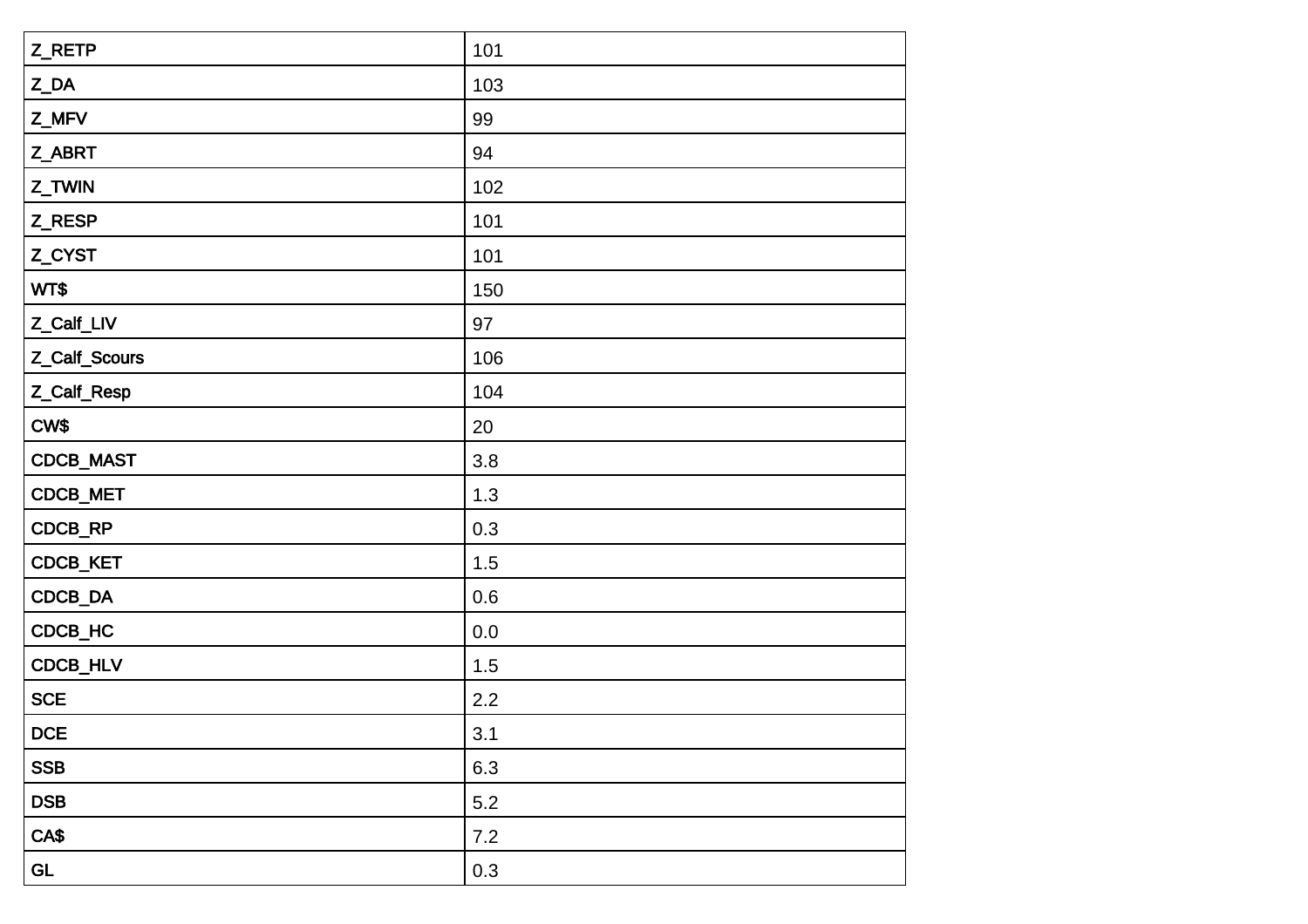| <b>EFC</b>       | $0.9\,$ |
|------------------|---------|
| <b>TYPE FS</b>   | 0.38    |
| <b>UDC</b>       | 0.75    |
| <b>BDC</b>       | $-1.22$ |
| <b>FLC</b>       | $-0.14$ |
| <b>ST</b>        | $-1.00$ |
| SG               | $-1.04$ |
| <b>BD</b>        | $-0.92$ |
| DF               | 0.28    |
| RA               | $-2.06$ |
| RW               | $-0.22$ |
| LS               | 0.66    |
| LR               | $-0.81$ |
| <b>FA</b>        | $-0.48$ |
| <b>FLS</b>       | $-0.18$ |
| <b>FU</b>        | 0.67    |
| UH               | 0.85    |
| <b>UW</b>        | 0.30    |
| UC               | 0.12    |
| UD               | 0.38    |
| FT               | $-0.01$ |
| <b>RT</b>        | 0.22    |
| <b>TL</b>        | 0.12    |
| <b>IND INBRD</b> | 14.5    |
| FUT INBRD        | 11.7    |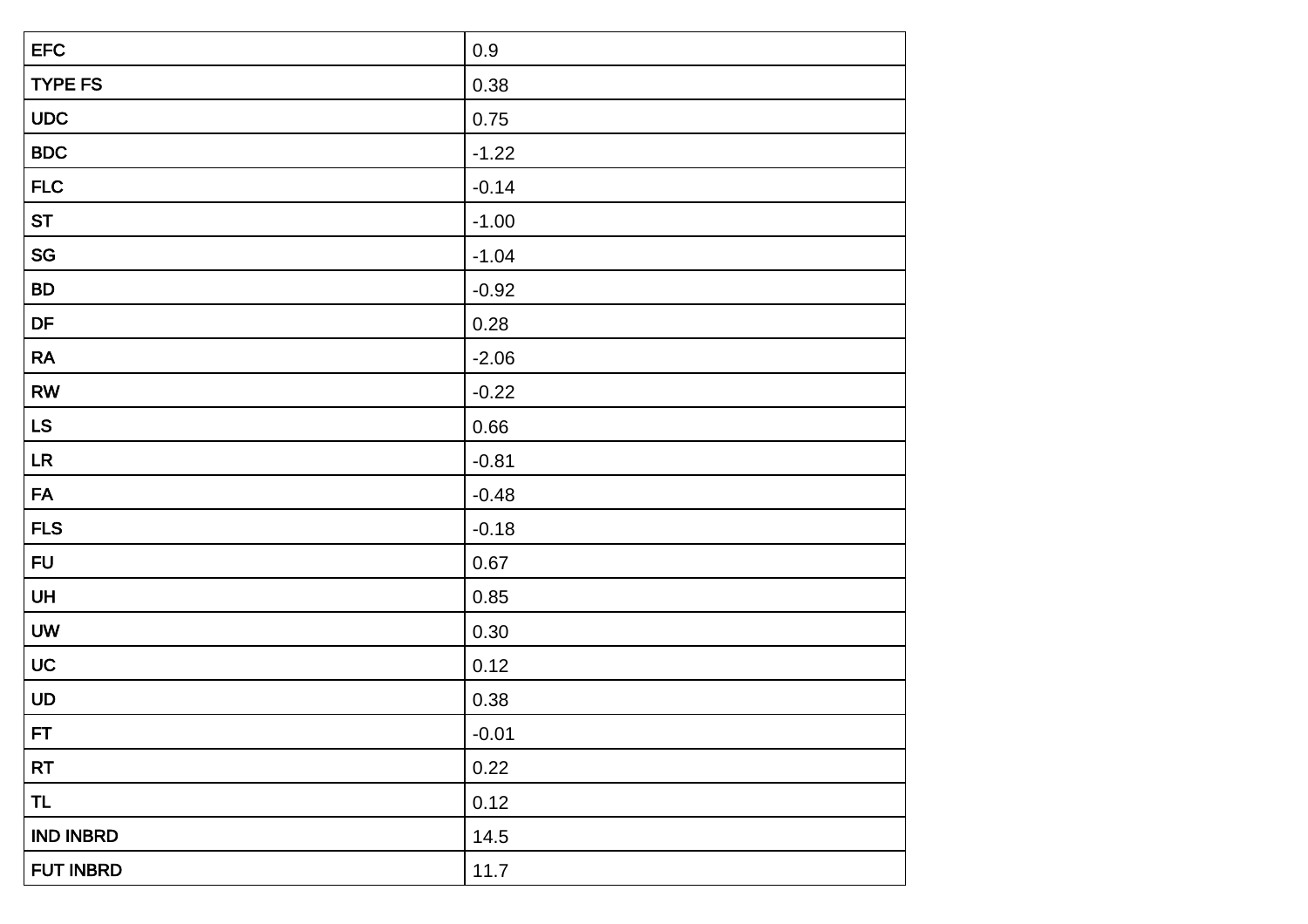| <b>NM\$ Reliability</b> | $\rightarrow$ $\rightarrow$<br>∽<br>ں ، |
|-------------------------|-----------------------------------------|

| <b>Genetic Conditions</b> |                  |
|---------------------------|------------------|
| HH <sub>1</sub>           | $F^{**}$         |
| HH <sub>2</sub>           | $F^{\ast\ast}$   |
| HH <sub>3</sub>           | $F^{**}$         |
| HH4                       | $F^{\ast\ast}$   |
| HH <sub>5</sub>           | $F^{\star\star}$ |
| HH <sub>6</sub>           | $F^{**}$         |
| <b>BLAD</b>               | $F^*$            |
| Chondrodysplasia          | <b>NR</b>        |
| Citrullinemia             | $F^*$            |
| <b>Factor XI</b>          | <b>NR</b>        |
| <b>CVM</b>                | $F^{**}$         |
| <b>Brachyspina</b>        | $F^{\ast\ast}$   |
| <b>Mulefoot</b>           | $F^{**}$         |
| <b>HCD</b>                | $0^*$            |
| <b>DUMPS</b>              | $F^*$            |
| Horn/Polled               | TP*              |
| <b>Recessive Red</b>      | EDED*            |
| <b>Dominant Red</b>       | DR0*             |
| Beta Casein A/B           | N/A              |
| Beta Lactoglobulin        | $AB^*$           |
| <b>Beta Casein A2</b>     | $A1/A2*$         |